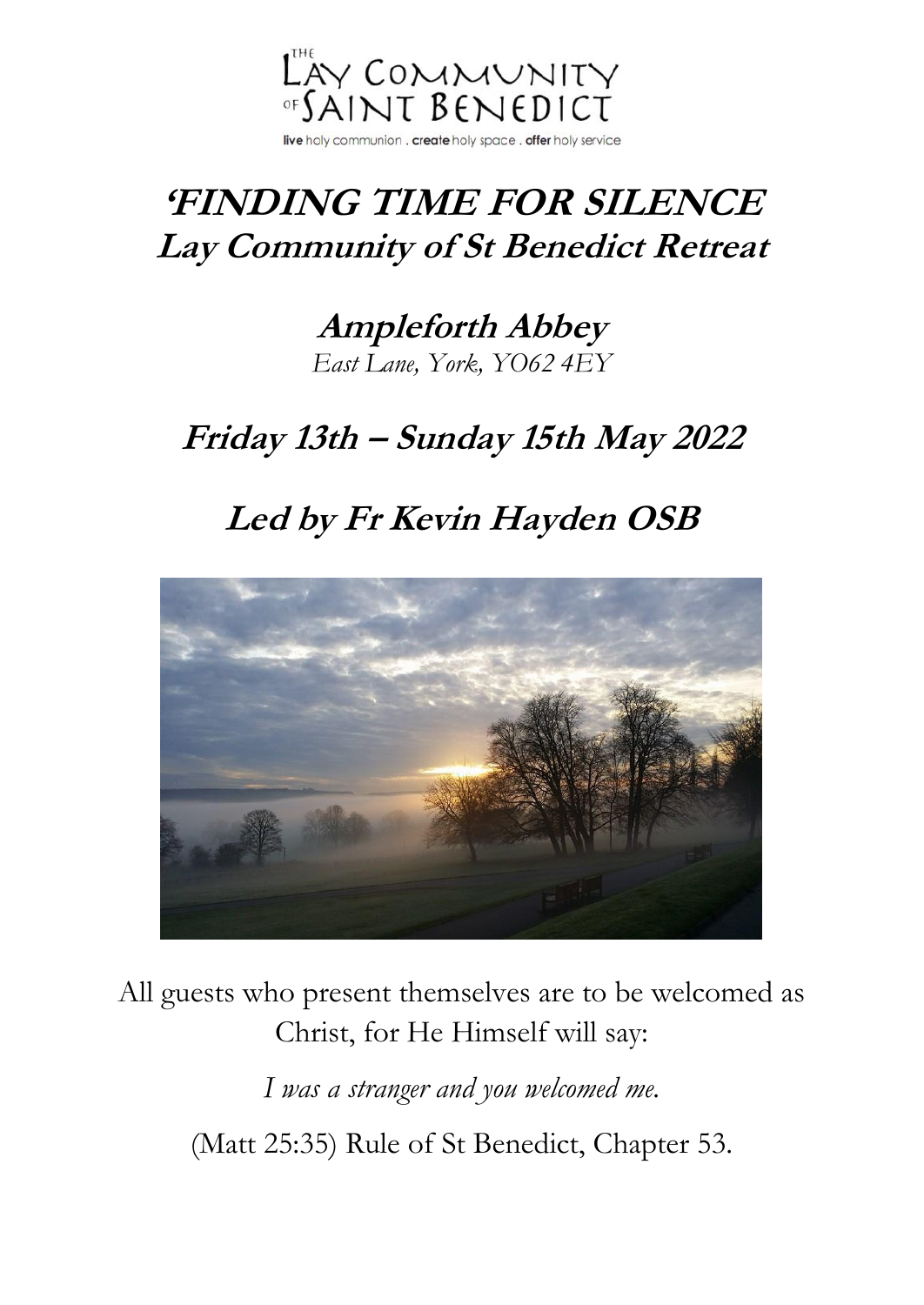All are most welcome to attend this retreat, including those who are interested in exploring Benedictine spirituality for the first time, as well as those who are more familiar with this way of life. Members of the Lay Community of St Benedict will be present on the retreat to add their welcome to that already being offered by the Monastic Community of Ampleforth Abbey.

The first thing to say is that this is not a <u>fully</u> silent retreat. The retreat will explore the ways in which silence forms our lives and spiritual journeys as individuals, and as communities; and will offer space and time for some periods of silence, prayer and reflection, in the context of a shared community life. However, we have all been through a couple of difficult years and we decided to include time for socialising, sharing food, refreshments, and relaxation. In other words, 'Finding time for Silence' is explored in the context of a 'Balanced Life'.

The retreat will be led by Fr Kevin Hayden OSB, including two sessions on the Saturday and one on Sunday.

During our stay, there will be an opportunity for quiet time in the church, crypt and grounds, and to join with the monastic community in the Daily Office.

We very much hope that you will find in this retreat a sense of home, community, and peace, though exploring the ways of silence in the context of Benedictine community life.

Richard and Christine Watts Organisers of the retreat (Members of the Lay Community of St Benedict)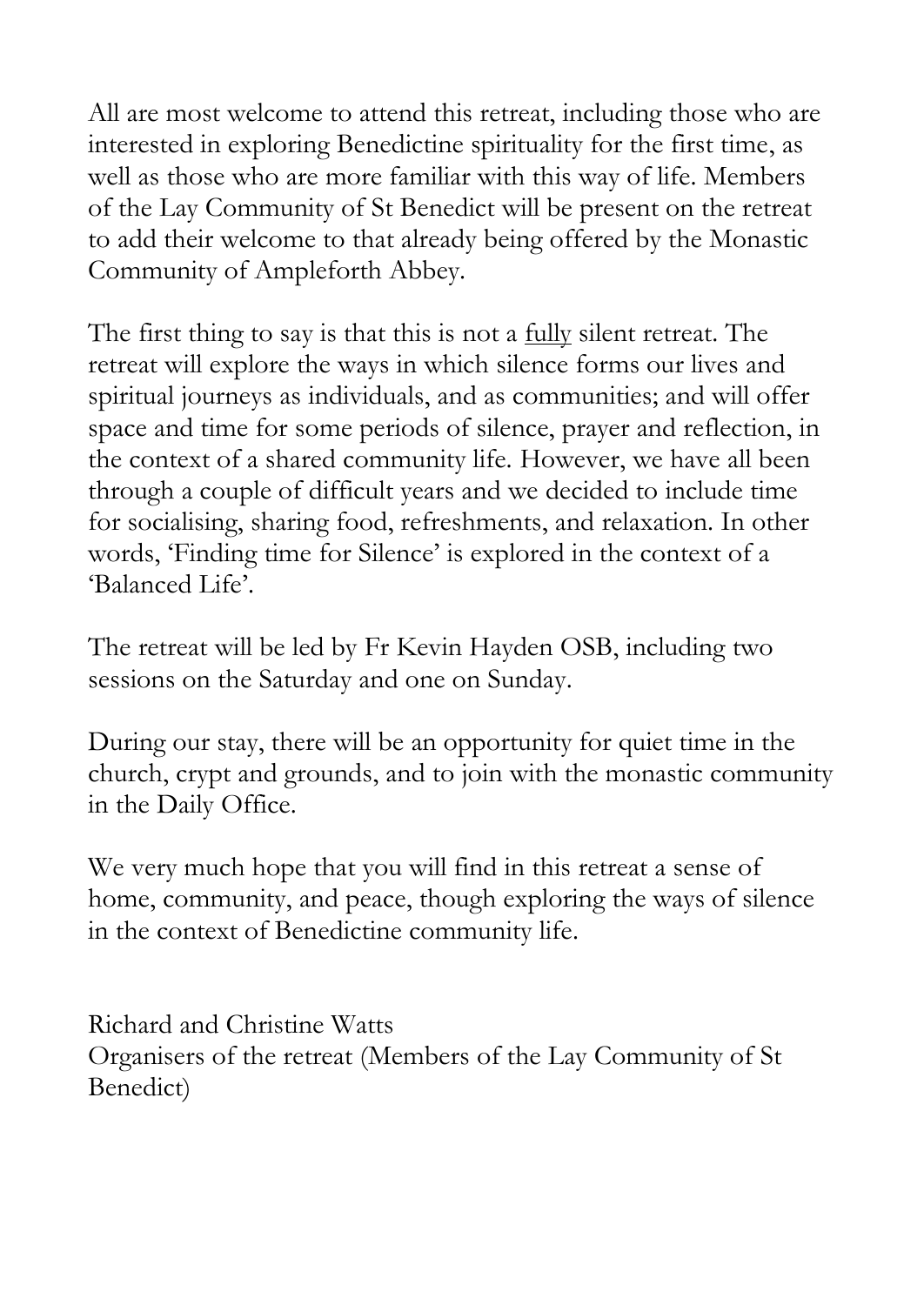### **BOOKING FORM**

| Name(s):                                                         |                         |  |  |
|------------------------------------------------------------------|-------------------------|--|--|
| <b>Address:</b>                                                  |                         |  |  |
|                                                                  |                         |  |  |
| Email:                                                           | Tel:                    |  |  |
| <b>Covid vaccine status</b> (please circle):                     | $1 - 2$<br>None<br>Full |  |  |
| Do you have a medical condition that                             | Yes / No                |  |  |
| prevents you from wearing a face mask?                           |                         |  |  |
| Special Needs - Including dietary and mobility needs if you have |                         |  |  |
| any                                                              |                         |  |  |
|                                                                  |                         |  |  |
|                                                                  |                         |  |  |
|                                                                  |                         |  |  |
|                                                                  |                         |  |  |

| <b>Booking Rates:</b>                  | <b>Number</b> | Price                       | Total |
|----------------------------------------|---------------|-----------------------------|-------|
| Residential Single Room (Fri – Sun)    |               | $\textbf{\textsterling}165$ |       |
| Subsidy* rate: Residential Single Room |               | $\textcolor{blue}{f}$ .150  |       |
| <b>Residential Shared Room</b>         |               | $\textcolor{blue}{f}$ .160  |       |
| Subsidy* rate: Residential Shared Room |               | $\textbf{\textsterling}145$ |       |
| Non-Residential (All weekend)          |               | $\textcolor{blue}{f}$ .110  |       |
| <b>Non-Residential (Saturday Only)</b> |               | $\sqrt{60}$                 |       |
|                                        |               | Total:                      |       |

*\*subsidy is for students/unwaged*

*Please do not let finance stop you from attending. Please contact our Finance & Events Secretary (Emily Westlake: [laybenedictines.bookings@gmail.com\)](mailto:laybenedictines.bookings@gmail.com) for information on reducing the cost (e.g paying in instalments, or applying for a bursary).*

Full payment (or  $\text{\textsterling}20$  Deposit): Paid online  $\text{\textsterling}$  Enclosed  $\text{\textsterling}$ 

**Balance due by 24<sup>th</sup> April 2022**  $f_1$ 

Signed Date